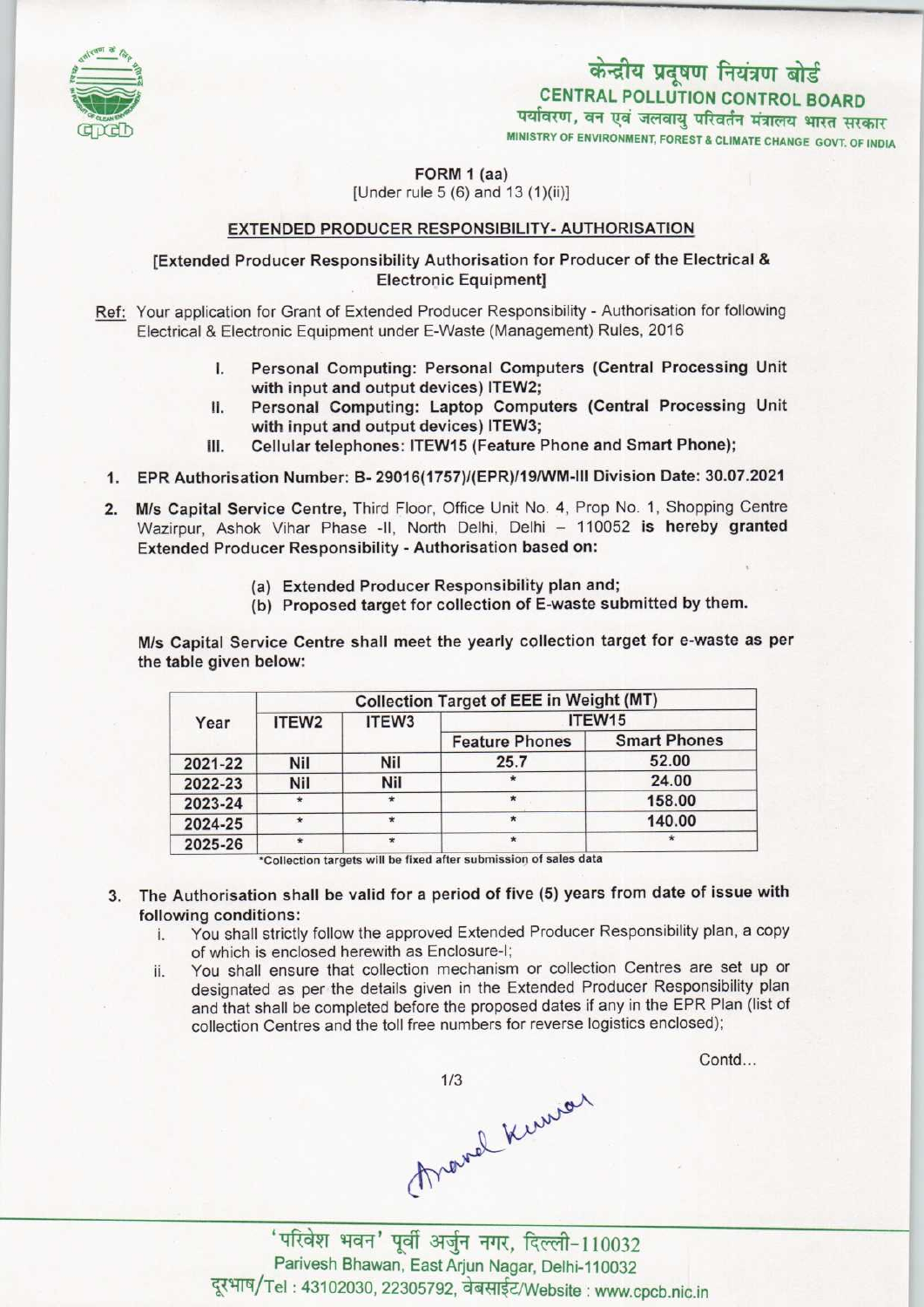

#### From pre page...

- iii. You shall ensure that all the collected e-waste is channelized to your dismantler/recycler M/s. Horizon Recycling Pvt. Ltd. Khasra No 35, Vill Kumarhera, Green Land Industrial Complex, 7km, Dehradun Road, Saharanpur-247001 U. P. and record shall be maintained at dismantler/recycler and at your end.
- iv. You shall maintain records, in Form-2 of these Rules, of e-waste and make such records available for scrutiny by Central Pollution Control Board;
- v. You shall file annual returns in Form-3 to the Central Pollution Control Board on or before 30th day of June following the financial year to which that returns relates.

# vi. General Terms & Conditions of the Authorisation:

- a.The authorisation shall comply with provisions of the Environment (Protection) Act, 1986 and the E-waste (Management) Rules.2016 made there under;
- b. The authorisation or its renewal shall be produced for inspection at the request of an officer authorised by the Central Pollution Control Board;
- c.Any change in the approved Extended Producer Responsibility plan should be informed to Central Pollution Control Board within 15 days on which decision shall be communicated by Central Pollution Control Board within sixty days;
- d. It is the duty of the authorised person to take prior permission of the Central Pollution Control Board to close down any collection centre/points or any other facility which are part of the EPR plan;
- e. An application for the renewal of authorisation shall be made as laid down in subrule (vi) of rule of 13(1) the E- Waste (Management) Rules, 2016;
- f. The Board reserves right to cancel/amend/revoke the authorisation at any time as per the policy of the Board or Government.

#### vii. Additional Conditions: -

- a) That the applicant will submit annual sales data along with annual returns;
- b) That the applicant has to ensure that the addresses of collection points provided by them in their EPR Plan are correct and traceable and the collection points/centres are functional;
- c) That the applicant will submit revised application for grant of EPR Authorisation in case of applicant adding/changing PRO or changing its EPR Plan;

Contd

Anawal Knowan

 $2/3$